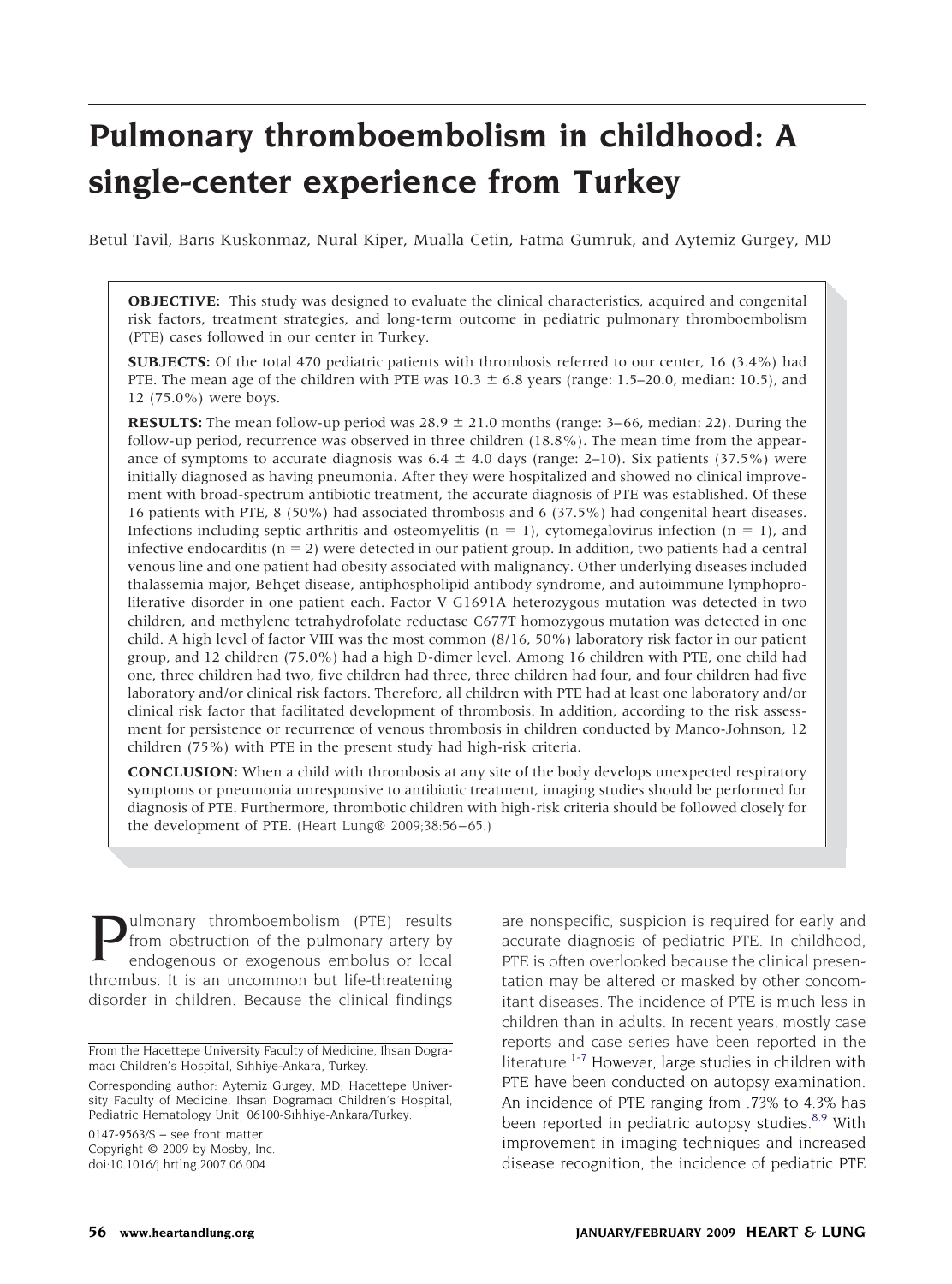has gradually increased. In Canadian and Dutch pediatric registries, incidence rates of PTE were found to be .86 per 10,000 pediatric hospital admissions and .14 per 100,000 children (range: 0–18 years) annually.<sup>[2,10](#page-9-0)</sup>

Nevertheless, there are a limited number of publications about pediatric PTE, and some of them are review articles that explain the incidence of PTE.<sup>1-7</sup> However, clinical characteristics, risk factors, treatment, and outcome in pediatric PTE are not sufficiently understood. Therefore, we aimed to evaluate clinical characteristics, acquired and congenital risk factors, treatment strategies, and long-term outcome in pediatric PTE cases followed in our center.

# **MATERIALS AND METHODS**

Between January of 1998 and August of 2006, 470 pediatric patients were admitted to Hacettepe University Faculty of Medicine, Pediatric Hematology Unit, for evaluation of thrombosis. Of these 470 children with thrombosis, those with respiratory symptoms and young children with pneumonia who do not improve with antibiotic treatment were evaluated with imaging studies for PTE; as a result of this evaluation, 16 children (3.4%) were diagnosed with PTE.

These 16 patients' outpatient and inpatient charts were reviewed for additional thrombosis, underlying diseases, prothrombotic risk factors, type and duration of anticoagulation therapy, resolution of thrombosis, and outcome. The diagnosis of PTE was made using ventilation-perfusion scintigraphy, helical computed tomography, magnetic resonance imaging, and pulmonary angiography. In addition, the diagnosis of associated thrombosis was made using Doppler ultrasonography, computed tomography, and magnetic resonance imaging techniques.

Thrombotic workup, including protein C, protein S, antithrombin III, lipid profiles (triglycerides, cholesterol, very low-density lipoprotein, low-density lipoprotein, high-density lipoprotein), lipoprotein A level, homocysteine level, anticardiolipin and antiphospholipid antibodies (APAs), factor II, V, VII, VIII, IX, and XI levels, factor V G1691A (FV Leiden), prothrombin G20210A, and methylene tetrahydrofolate reductase (MTHFR) mutations, was performed in all patients with PTE. Fibrinogen (normal values, 144-430 mg/dL), factor II (normal values, 70%-120%), factor V (normal values, 70%-120%), factor VII (normal values, 70%-130%), factor VIII (normal values, 53%-170%), factor IX (normal values, 60%-170%), and factor XI (normal values, 70%-150%) were studied by measurement of the clotting time (Diagnostica Stago, Asnieres, France). Plasma protein C activity (normal values, 70%-130%) and antithrombin III activity (normal values, 80%-120%) were measured with the use of calorimetric substrates (STA Stachrom, Diagnostica Stago). Free protein S antigen was measured using commercially available immunoturbidimetric assay kits (normal values, 70%- 130%) (STA Liatest, Diagnostica Stago). APAs (normal values, 0-10 RU/mL) were determined with enzyme-linked immunosorbent assay techniques (Euroimmun, Lübeck, Germany). Homocysteine (normal values,  $5-15 \mu$ mol/L) and lipoprotein a (normal values, 0-30 mg/dL) were tested using the Immage immunochemistry system by the nephelometry method (Beckman, Fullerton, Calif).

High molecular weight DNA was extracted from peripheral blood by standard procedures. FV G1691A, prothrombin G20210A, and MTHFR C677T mutations were detected using the methods de-scribed earlier.<sup>[11-13](#page-9-0)</sup> SPSS for Windows version 10.0 (SPSS Inc, Chicago, Ill) was used for evaluation of the data. Type of thrombosis, underlying diseases, prothrombotic risk factors, type and duration of anticoagulation therapy, and outcome in children with PTE are shown in [Table I.](#page-2-0)

### **RESULTS**

The mean age of the 16 children with PTE (12 boys, 75%) was  $10.28 \pm 6.83$  years (range: 1.5–20.0, median: 10.5 years). Although three patients (case numbers 2, 5, and 12) were aged more than 18 years (20, 20, and 19 years), they continued to be followed at the children's hospital by their primary physicians because of their chronic and congenital diseases. The mean follow-up period was  $28.88 \pm 21.00$ months (range: 3–66 months, median: 22 months). During the follow-up period, recurrence was observed in 3 (18.8%) of the 16 children. All of the clinical and laboratory data of the patients with PTE are presented in [Table I.](#page-2-0) Data of completely or partially recovered patients are presented in [Ta](#page-5-0)[ble II.](#page-5-0)

# **Clinical features**

All patients had respiratory symptoms, including tachypnea, cough, and respiratory distress, at the time of diagnosis. The mean time from the appearance of the symptoms to accurate diagnosis was 6.4  $\pm$  4.0 days (range: 2–10 days). Six patients (37.5%) were initially diagnosed as having pneumonia. After they were hospitalized and no clinical improvement was observed after broad-spectrum antibiotic treat-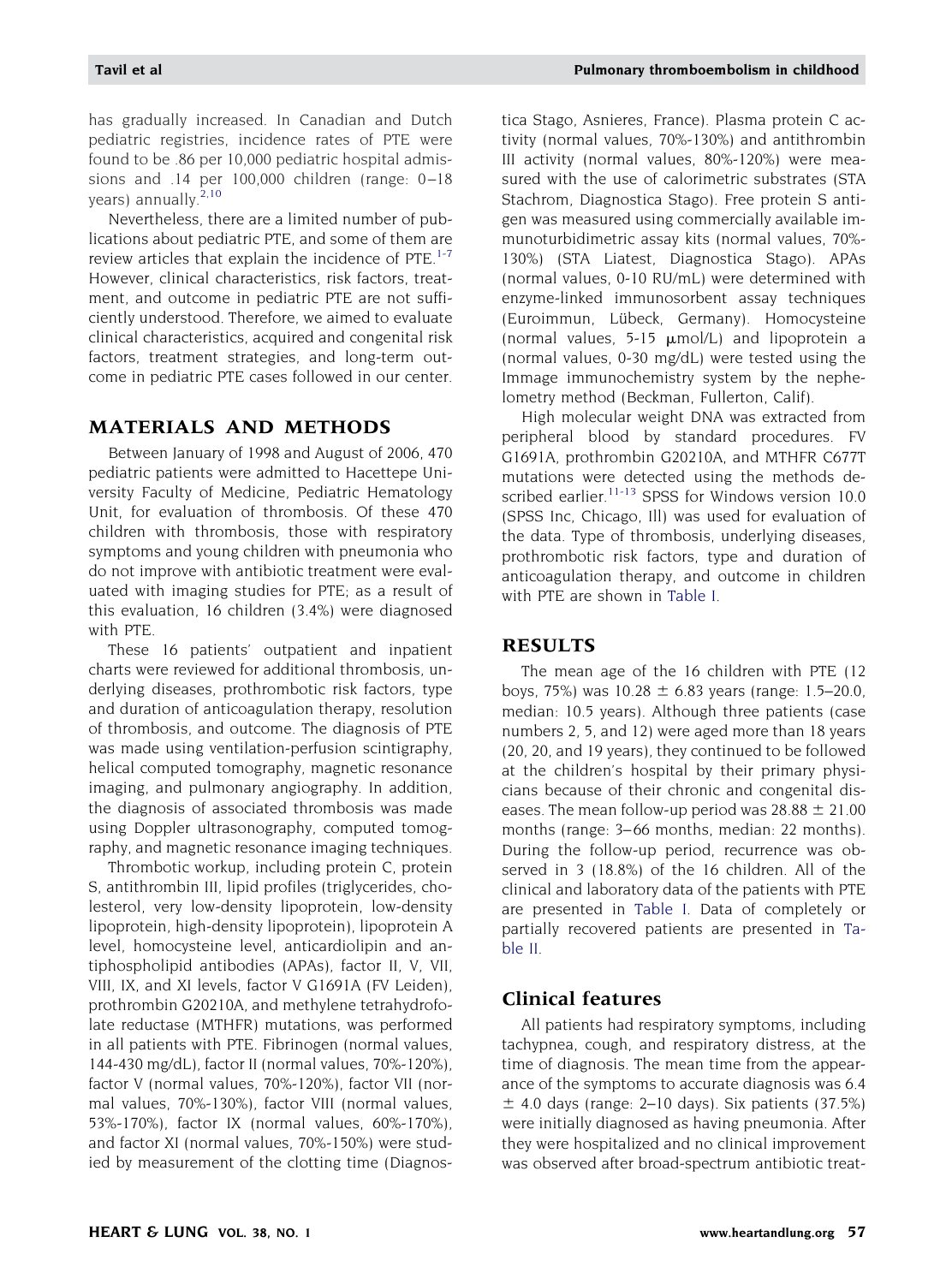| <b>THE REAL PROPERTY</b>  |
|---------------------------|
| <b>Thromboembolism in</b> |
|                           |
| <u>יייידוראווור</u>       |

<span id="page-2-0"></span>

| <b>Table I</b><br>Site of thrombosis and risk factors in patients with pulmonary thromboembolism |                          |                                                                                              |                                                                                                                                           |                                                                           |                                                                                          |                                                                                                                     |
|--------------------------------------------------------------------------------------------------|--------------------------|----------------------------------------------------------------------------------------------|-------------------------------------------------------------------------------------------------------------------------------------------|---------------------------------------------------------------------------|------------------------------------------------------------------------------------------|---------------------------------------------------------------------------------------------------------------------|
| Case<br>No.                                                                                      | Age<br>$(y)$ /<br>gender | Type of<br>thrombosis                                                                        | <b>Underlying diseases</b>                                                                                                                | Prothrombotic risk factors                                                | Type and duration of<br>anticoagulation therapy                                          | Outcome                                                                                                             |
| 1                                                                                                | 13/M                     | PTE and DVT<br>at right<br>femoral<br>vein                                                   | Operated craniopharyngioma Hyperlipidemia, lupus<br>and obesity                                                                           | anticoagulant positivity,<br>and MTHFR homozygous<br>mutation             | Unfractionated heparin<br>for 10 d and LMWH for<br>$6 \text{ mo}$                        | Alive with partial<br>recovery                                                                                      |
| 2                                                                                                | 20/F                     | <b>PTE</b>                                                                                   | Operated congenital heart<br>disease (truncus<br>arteriosus) and infective<br>endocarditis (blood<br>culture: Acinetobacter<br>baumannii) |                                                                           | TPA (once),<br>unfractionated heparin<br>for 10 d, and oral<br>anticoagulant for 6 mo    | Exitus with<br>complicated<br>congenital<br>heart disease<br>and infective<br>endocarditis;<br>complete<br>recovery |
| 3                                                                                                | 2.5/M                    | PTE and DVT Pneumonia<br>at right<br>femoral<br>vein                                         |                                                                                                                                           | Hyperlipidemia and elevated Unfractionated heparin<br>level of factor XI  | for 14 d and LMWH for<br>$6 \text{ mo}$                                                  | Alive with<br>complete<br>recovery                                                                                  |
| 4                                                                                                | 4.5/M                    | at right<br>vena cava<br>superior                                                            | PTE and DVT Vitamin D-resistant rickets,<br>pneumonia, and presence<br>of catheter                                                        | Elevated levels of<br>lipoprotein a, fibrinogen,<br>factor VIII and XI    | Thrombectomy for DVT;<br>Unfractionated heparin<br>for 10 d and LMWH for<br>6 mo for PTE | Alive with<br>complete<br>recovery                                                                                  |
| 5                                                                                                | 20/M                     | PTE and DVT<br>at right<br>axillary,<br>vena cava<br>inferior,<br>and<br>subclavian<br>veins | Thalassemia major,<br>splenectomy, and heart<br>failure                                                                                   | Protein C deficiency,<br>elevated levels of<br>fibrinogen and factor VIII | TPA (twice),<br>unfractionated heparin<br>for 12 d, and long-term<br>LMWH therapy        | Recurrence of<br>DVT, alive<br>with complete<br>recovery                                                            |
| 6                                                                                                | 2/M                      | <b>PTE</b>                                                                                   | Pneumonia, CMV infection                                                                                                                  | Protein C deficiency,<br>elevated level of factor<br><b>VIII</b>          | TPA (once), LMWH for<br>10 d, and oral<br>anticoagulant for 6 mo                         | Alive with<br>complete<br>recovery                                                                                  |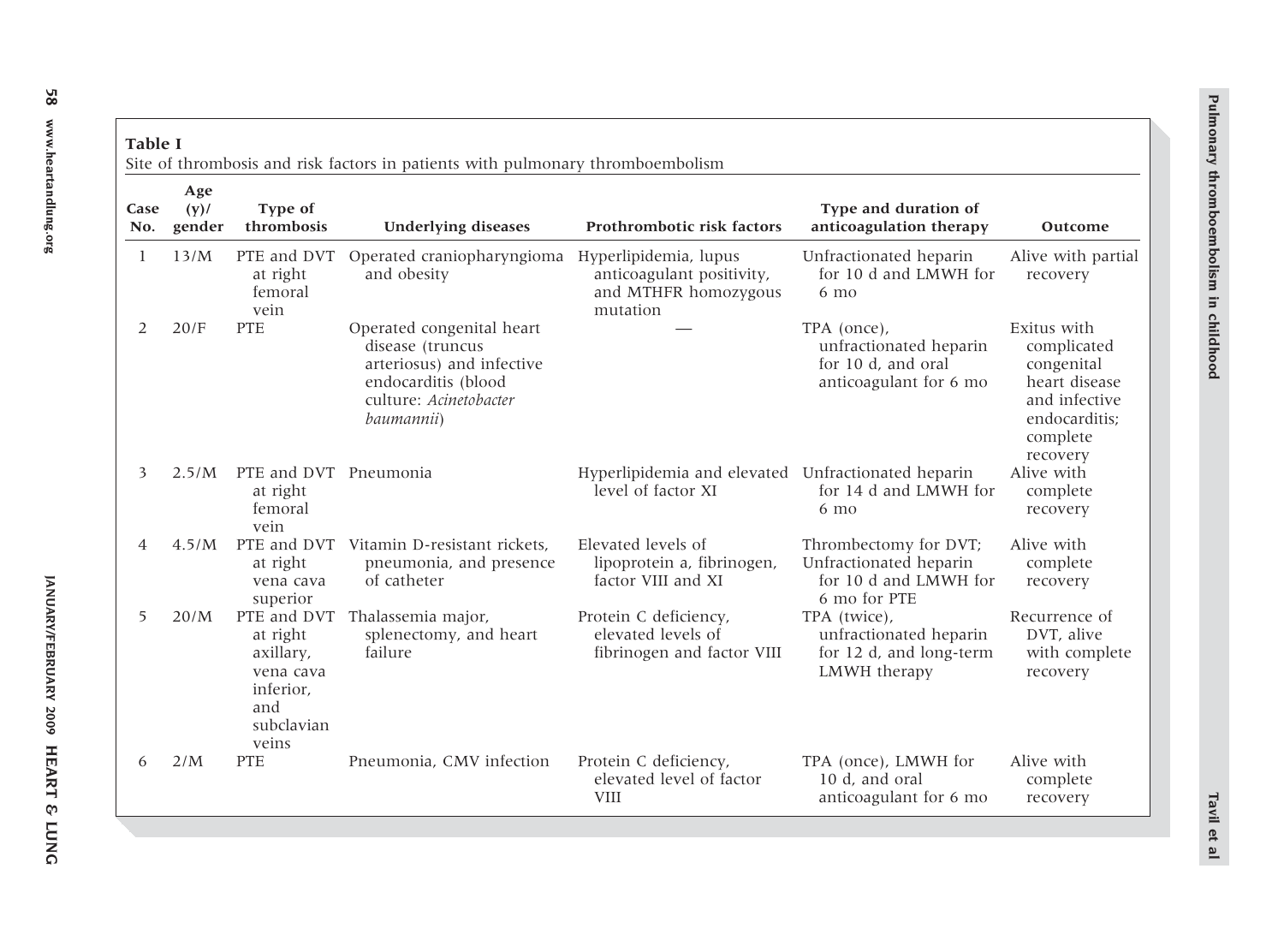| <b>Table I</b><br>Continued |                          |                                                                                                                                    |                                                                                                                                                                     |                                                                                                                                           |                                                                                                                     |                                                                 |
|-----------------------------|--------------------------|------------------------------------------------------------------------------------------------------------------------------------|---------------------------------------------------------------------------------------------------------------------------------------------------------------------|-------------------------------------------------------------------------------------------------------------------------------------------|---------------------------------------------------------------------------------------------------------------------|-----------------------------------------------------------------|
| Case<br>No.                 | Age<br>$(y)$ /<br>gender | Type of<br>thrombosis                                                                                                              | <b>Underlying diseases</b>                                                                                                                                          | Prothrombotic risk factors                                                                                                                | Type and duration of<br>anticoagulation therapy                                                                     | Outcome                                                         |
| 7                           | 1.5/M                    | PTE, cerebral<br>infarct.<br>renal vein<br>thrombosis.<br>and DVT<br>at right<br>subclavian<br>and<br>internal<br>jugular<br>veins | Down syndrome, congenital<br>heart disease<br>(atrioventricular septal<br>defect), pneumonia,<br>pulmonary binding<br>operation, and presence of<br>catheter        | Protein C deficiency                                                                                                                      | TPA (twice), and long<br>term LMWH treatment<br>for recurrent<br>thrombosis                                         | Exitus with<br>recurrent<br>thrombosis;<br>partial<br>recovery  |
| 8                           | 15/M                     | PTE and<br>thrombosis<br>in the<br>right<br>ventricle                                                                              | Congenital heart disease<br>(corrected transposition of<br>great arteries, ventricular<br>septal defect, pulmonary<br>stenosis), Blalock-Taussig<br>shunt operation | Protein S deficiency                                                                                                                      | Unfractionated heparin<br>for 10 d and LMWH for<br>6 mo for PTE                                                     | Alive with<br>complete<br>recovery                              |
| 9                           | 17/M                     | <b>PTE</b>                                                                                                                         | Behçet disease (lung<br>involvement), aneurysm<br>in pulmonary artery                                                                                               | Elevated level of<br>homocysteine                                                                                                         | LMWH for 6 mo, high-<br>dose<br>methylprednisolone<br>$(500 \text{ mg})$ , and<br>cyclophosphamide                  | Alive with partial<br>recovery and<br>pulmonary<br>hypertension |
| 10                          | 9/F                      | <b>PTE</b>                                                                                                                         | Infective endocarditis,<br>operated congenital heart<br>disease (atrial septal<br>defect, mitral and tricuspid<br>insufficiency), and<br>pneumonia                  |                                                                                                                                           | LMWH for 6 mo                                                                                                       | Alive with<br>complete<br>recovery                              |
| 11                          | 12/M                     | PTE and DVT<br>at right<br>femoral<br>vein and<br>vena cava<br>inferior                                                            | Septic arthritis and<br>osteomyelitis at right<br>femur, pneumonia                                                                                                  | FV G1691A heterozygous<br>mutation, hereditary<br>protein C deficiency,<br>hyperlipidemia, and<br>elevated level of factor<br><b>VIII</b> | TPA (twice),<br>unfractionated heparin<br>for 10 d, LMWH for 6<br>mo, and long-term oral<br>anticoagulant treatment | Recurrence of<br>DVT, alive<br>with complete<br>recovery        |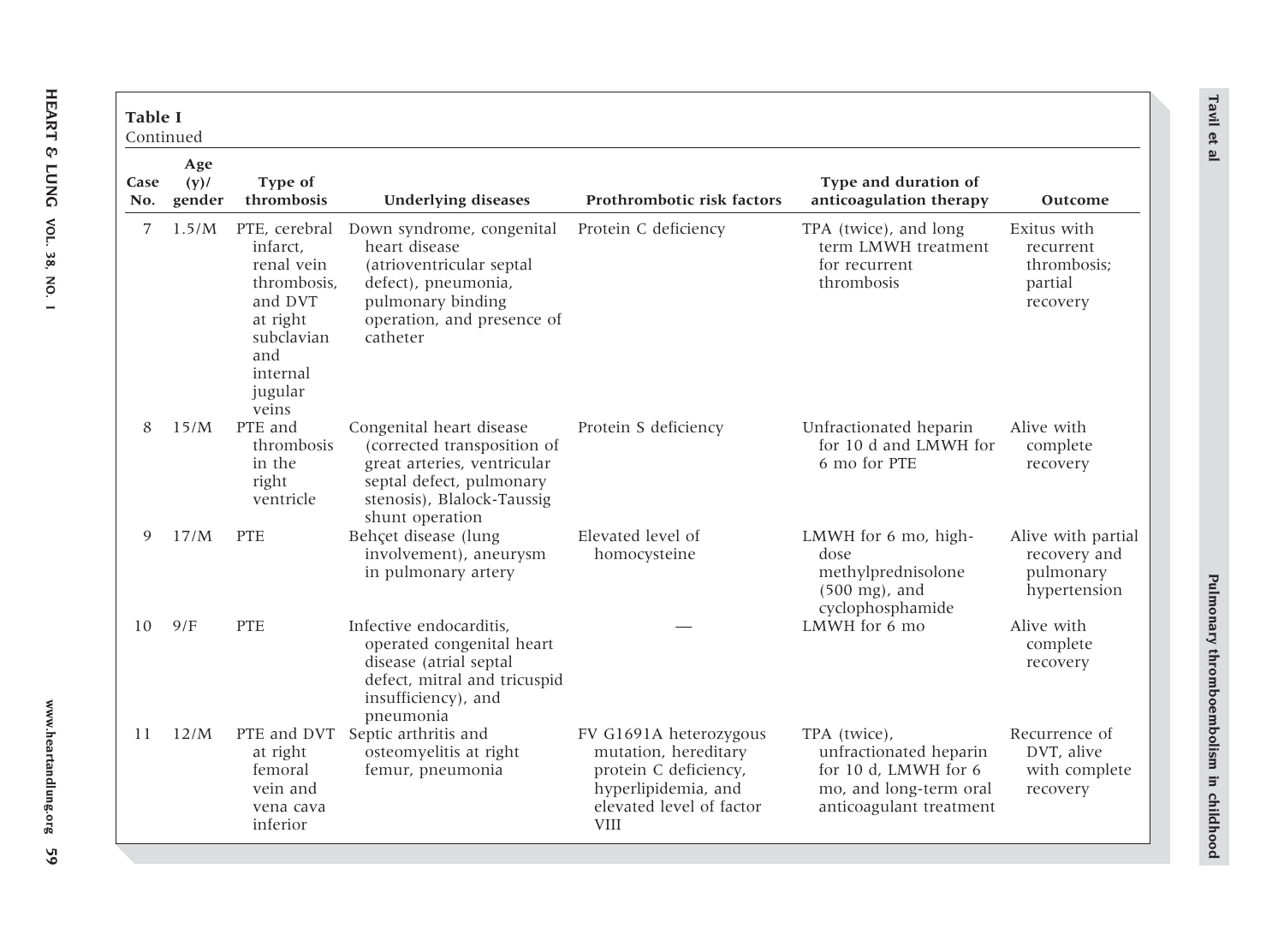| Table I<br>Continued |                          |                                                                                    |                                                                                                                              |                                                                                                                                                 |                                                                                                       |                                                                  |
|----------------------|--------------------------|------------------------------------------------------------------------------------|------------------------------------------------------------------------------------------------------------------------------|-------------------------------------------------------------------------------------------------------------------------------------------------|-------------------------------------------------------------------------------------------------------|------------------------------------------------------------------|
| Case<br>No.          | Age<br>$(y)$ /<br>gender | Type of<br>thrombosis                                                              | <b>Underlying diseases</b>                                                                                                   | Prothrombotic risk factors                                                                                                                      | Type and duration of<br>anticoagulation therapy                                                       | Outcome                                                          |
| 12                   | 19/F                     | <b>PTE</b>                                                                         | Congenital heart disease<br>(truncus arteriosus,<br>ventricular septal defect,<br>pulmonary atresia) and<br>Fontan operation | Elevated level of factor VIII                                                                                                                   | Unfractionated heparin<br>for 10 d, LMWH for<br>10 d, and oral<br>anticoagulant treatment<br>for 6 mo | Alive with partial<br>recovery and<br>pulmonary<br>hypertension  |
| 13                   | 1.5/M                    | <b>PTE</b>                                                                         | Infective endocarditis (blood<br>culture: Candida albicans),<br>aganglionic megacolon                                        | Elevated level of factor VIII                                                                                                                   | LMWH for 6 mo                                                                                         | Alive with<br>sequela and<br>partial<br>recovery                 |
| 14                   | 14/M                     | <b>PTE</b>                                                                         | Autoimmune<br>lymphoproliferative<br>disorder                                                                                | Elevated level of factor VIII<br>and factor XI                                                                                                  | Unfractionated heparin<br>for 10 d and LMWH for<br>$6 \text{ mo}$                                     | Alive with<br>complete<br>recovery                               |
| 15                   | 7/F                      | PTE and DVT<br>at left<br>internal<br>carotid<br>artery and<br>cerebral<br>infarct | Antiphospholipid antibody<br>syndrome                                                                                        | FV G1691A heterozygous<br>mutation, elevated levels<br>of factor II and VIII,<br>antiphospholipid IgM $(+)$<br>and anticardiolipin IgM<br>$(+)$ | Unfractionated heparin<br>for 10 d and acetyl-<br>salicylic acid and<br>LMWH for 6 mo                 | Alive with<br>sequela<br>(hemiplegia)<br>and partial<br>recovery |
| 16                   | 6.5/M                    | <b>PTE</b>                                                                         | Congenital heart disease<br>(atrial septal defect,<br>pulmonary stenosis,<br>pulmonary valvular<br>insufficiency)            | Hereditary protein C<br>deficiency                                                                                                              | Unfractionated heparin<br>for 10 d and LMWH for<br>6 mo                                               | Alive with partial<br>recovery and<br>pulmonary<br>hypertension  |

*PTE,* Pulmonary thromboembolism; *DVT,* deep vein thrombosis; *LMWH,* low-molecular-weight heparin; *TPA*, tissue plasminogen activator; *CMV,* cytomegalovirus; *Ig,* immunoglobulin; *FV,* factor V; *MTHFR,* methylene tetrahydrofolate reductase.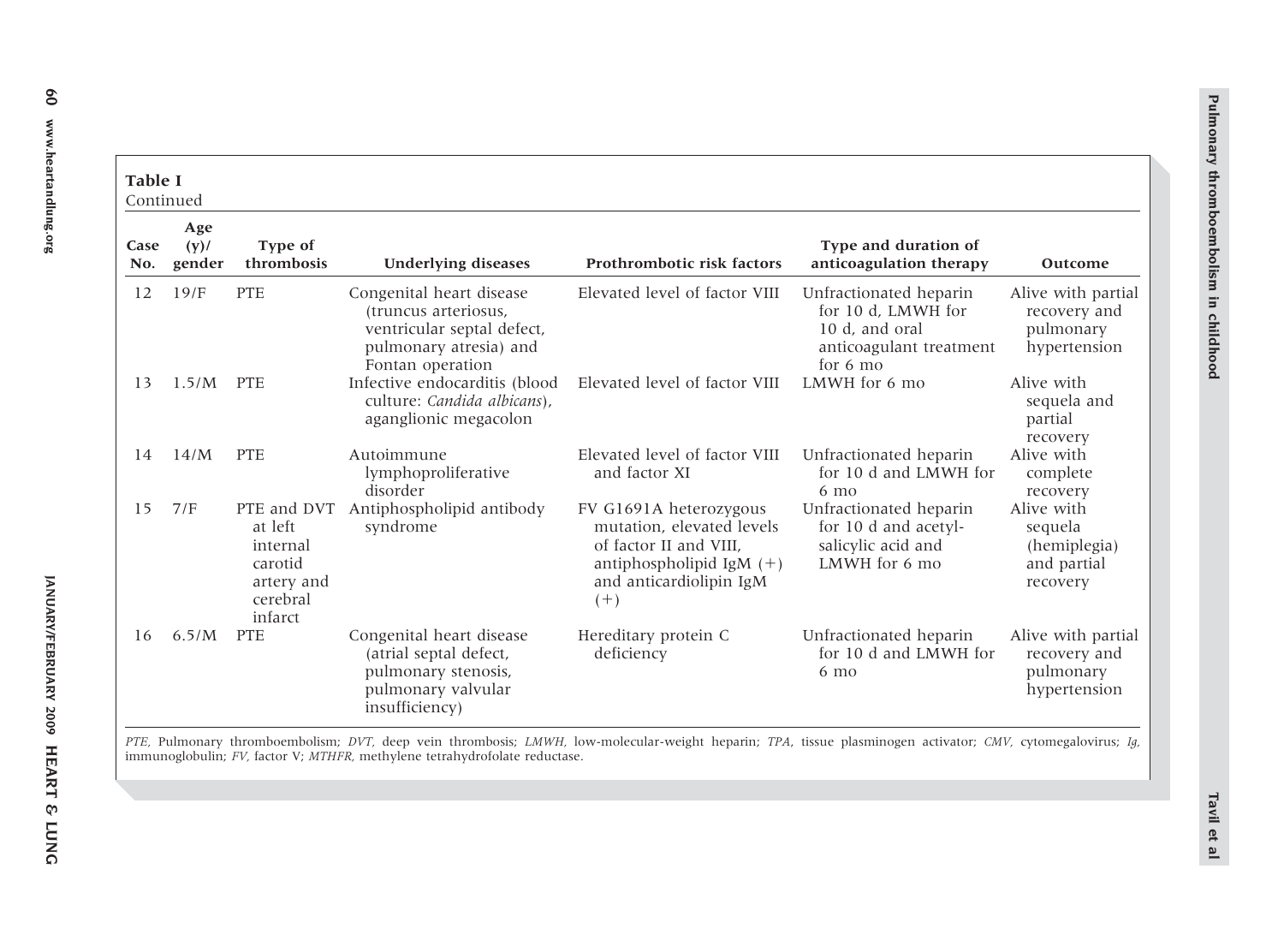| Data of patients with complete and partial recovery |                                                                                       |                                                                         |
|-----------------------------------------------------|---------------------------------------------------------------------------------------|-------------------------------------------------------------------------|
|                                                     | Complete recovery                                                                     | Partial recovery                                                        |
| No. of patients*                                    | 8                                                                                     | 6                                                                       |
| No. of risk factors in each patient                 | 3.6                                                                                   | 3.1                                                                     |
| Mean age (mean $\pm$ SD; range)                     | $9.9 \pm 6.5$ y (2-20)                                                                | $10.7 \pm 6.8$ y (1.5-19)                                               |
| Underlying disorder                                 | Pneumonia (2)                                                                         | Craniopharyngioma and obesity (1)                                       |
|                                                     | Pneumonia and catheter (1)                                                            | Congenital heart disease, pneumonia, and<br>catheter $(1)$              |
|                                                     | Thalassemia, splenectomy, and heart failure<br>(1)                                    | Behçet disease, aneurysm in pulmonary<br>artery $(1)$                   |
|                                                     | Congenital heart disease and Blalock-Taussig<br>shunt $(1)$                           | Congenital heart disease and Fontan<br>operation $(1)$                  |
|                                                     | Pneumonia, congenital heart disease, and<br>infective endocarditis (1)                | Antiphospholipid antibody syndrome (1)                                  |
|                                                     | Septic arthritis and osteomyelitis (1)<br>Autoimmune lymphoproliferative disorder (1) | Infective endocarditis (1)                                              |
| Prothrombotic risk factors                          | Hyperlipidemia (2)                                                                    | Hyperlipidemia (1)                                                      |
|                                                     | Protein C deficiency (3)                                                              | Factor II $\uparrow$ (1)                                                |
|                                                     | Protein S deficiency (1)                                                              | Factor VIII $\uparrow$ (3)                                              |
|                                                     | Lipoprotein a $\uparrow$ (1)                                                          | Lupus anticoagulant positivity (1)                                      |
|                                                     | Homocysteine $\uparrow$ (1)                                                           | Antiphospholipid IgM $(+)$ and anticardiolipin<br>$\text{IgM } (+) (1)$ |
|                                                     | Fibrinogen $\uparrow$ (2)                                                             | FV G1691A heterozygous mutation (1)                                     |
|                                                     | Factor VIII $\uparrow$ (5)                                                            | MTHFR homozygous mutation (1)                                           |
|                                                     | Factor IX $\uparrow$ (1)                                                              |                                                                         |
|                                                     | Factor XI $\uparrow$ (2)                                                              |                                                                         |
|                                                     | FV G1691A heterozygous mutation (1)                                                   |                                                                         |

<span id="page-5-0"></span>**Table II**

Data of patients with complete and partial recovery

*SD,* Standard deviation; *Ig,* immunoglobulin; FV, factor V; *MTHFR,* methylene tetrahydrofolate reductase. \*Expired patients were not evaluated in this table.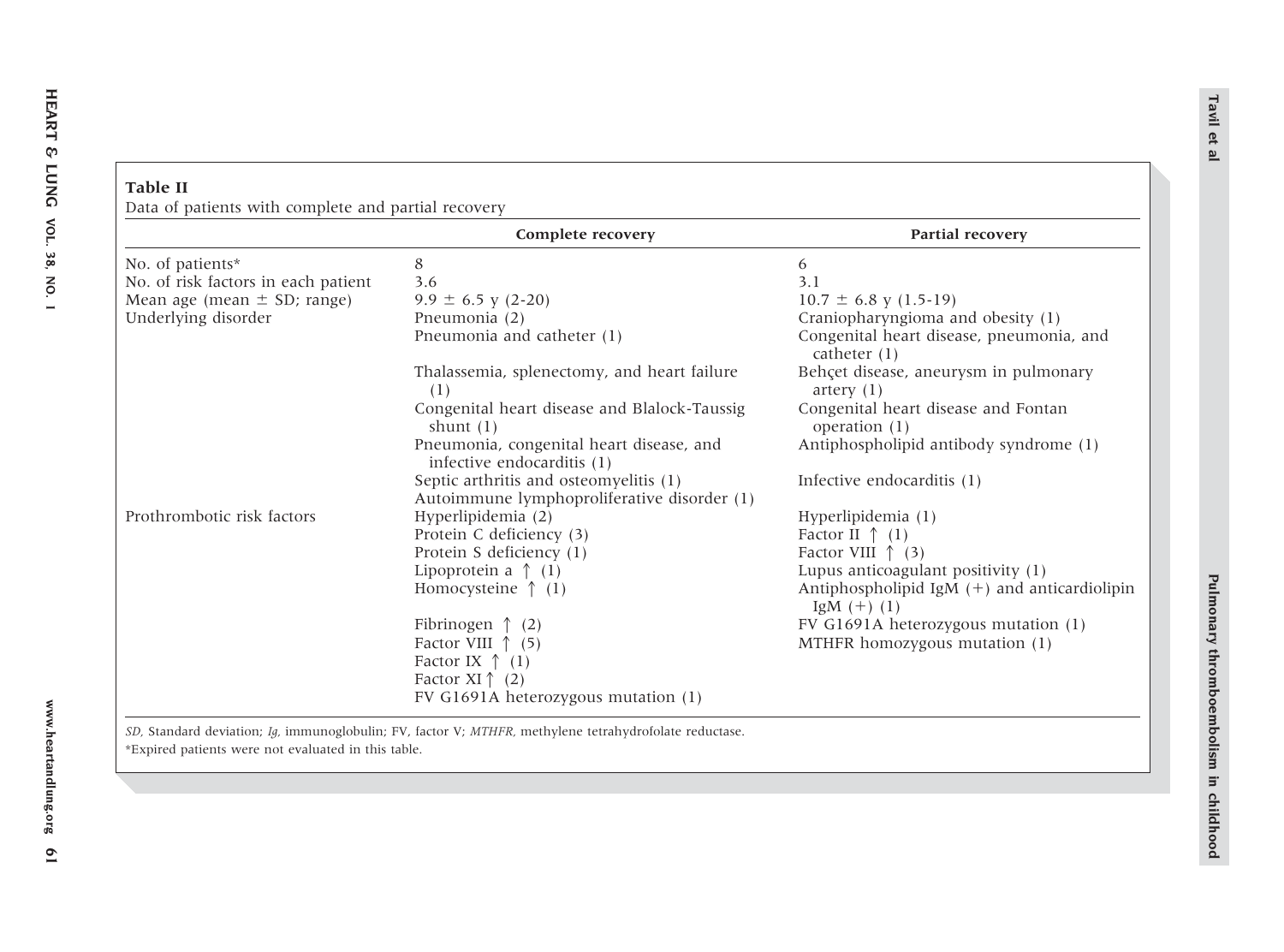ment, the accurate diagnosis of PTE was established.

#### **Imaging studies**

Of these 16 patients with PTE, all had chest radiography studies, whereas hard copies of chest radiography were available for 10 of 16 children, which revealed nonspecific abnormalities including infiltration, consolidation, and opacities. In the diagnosis of PTE, both ventilation-perfusion scintigraphy and helical computed tomography were used in eight patients, only ventilation-perfusion scintigraphy was used in four patients, only helical computed tomography was used in three patients, and pulmonary angiography was used in one patient. Therefore, ventilation-perfusion scintigraphy was the most common diagnostic imaging technique used in this group of patients (75%). In addition, two imaging techniques were preferred in half of the patients for the accurate diagnosis of PTE.

# **Associated thrombosis**

Of these 16 patients with PTE, 8 (50%) had associated thrombosis. Two patients had deep vein thrombosis (DVT) at lower extremity veins, two patients had DVT at upper-extremity veins, one patient had DVT at both upper and lower-extremity veins, two patients had cerebral infarct associated with DVT, and one patient had intracardiac thrombosis [\(Table I\)](#page-2-0).

#### **Underlying diseases**

Six patients (37.5%) had congenital heart diseases; one underwent the Fontan operation, one underwent the Blalock-Taussig shunt operation, and four underwent other operations, including pulmonary binding operation, correction of truncus arteriosus, and atrial septal defect. Six patients (37.5%) had probable pneumonia. Infection other than pneumonia was also detected in our patient group: septic arthritis associated with osteomyelitis in one patient, cytomegalovirus infection in one patient, and infective endocarditis in two patients. *<sup>A</sup>cinetobacter baumannii* and *<sup>C</sup>andida albicans* were detected in the blood culture of two patients with infective endocarditis. In addition, two patients had a central venous line (CVL) and one patient had obesity associated with malignancy. Other underlying diseases included thalassemia major, Behçet disease, APA syndrome, and autoimmune lymphoproliferative disorder in one patient each. Thus, all of our patients had clinical risk factors for thrombosis [\(Ta](#page-2-0)[bles I](#page-2-0) and [II\)](#page-5-0).

### **Laboratory risk factors**

FV G1691A heterozygous mutation was detected in two children, and MTHFR C677T homozygous mutation was detected in one child. Hyperlipidemia was detected in three children (18.75%), APA positivity in one child (6.25%), and lupus anticoagulant positivity in one child (6.25%) at the time of diagnosis. In addition, five children (31.25%) had protein C deficiency, and one child (6.25%) had protein S deficiency; elevated levels of factor XI, fibrinogen, factor II, homocysteine, and lipoprotein A were detected in three children (18.75%), two children (12.5%), one child (6.25%), one child (6.25%), and one child (6.25%), respectively. A high level of factor VIII was the most common (8/16, 50%) laboratory risk factor in our patient group. Furthermore, 12 (75.0%) of 16 children with PTE had a high D-dimer level (normal range in our center: .0–.5 U/dL) at the time of diagnosis. The mean D-dimer level was 4.7  $\pm$  6.6 U/dL: (range: .61–18.98, median: 2.07 U/dL).

Thus, among 16 children with PTE, one child had one, three children had two, five children had three, three children had four, and four children had five laboratory and/or clinical risk factors. Therefore, all children with PTE had at least one laboratory and/or clinical risk factor that facilitates development of thrombosis.

According to the risk assessment for persistence or recurrence of venous thrombosis in children conducted by Manco-Johnson, $14$  12 of 16 children with PTE in the present study had high-risk criteria.

#### **Treatment modalities and outcome**

After the diagnosis of PTE, oxygen saturation should be monitored closely. Because children with PTE may need mechanical ventilation, unfractionated heparin was used to achieve a therapeutic partial thromboplastin time of 60 to 85 seconds as initial anticoagulation therapy in 8 (50%) of 16 children. Thrombolytic therapy (tissue plasminogen activator [TPA] .5 mg/kg/h for 6 hours) was used in five children (31.25%). In three of them, TPA treatment was applied twice, whereas it was applied only once in the other two children. Low-molecular-weight heparin (LMWH) was used in three children (18.75%) as initial treatment.

In the follow-up treatment, LMWH was used in most of the children (12/16, 75%) with the exception of four adolescent patients who received oral anticoagulant treatment. The duration of the anticoagulant treatment was generally 6 months, except for three patients who were recommended to have long-term anticoagulant treatment in view of their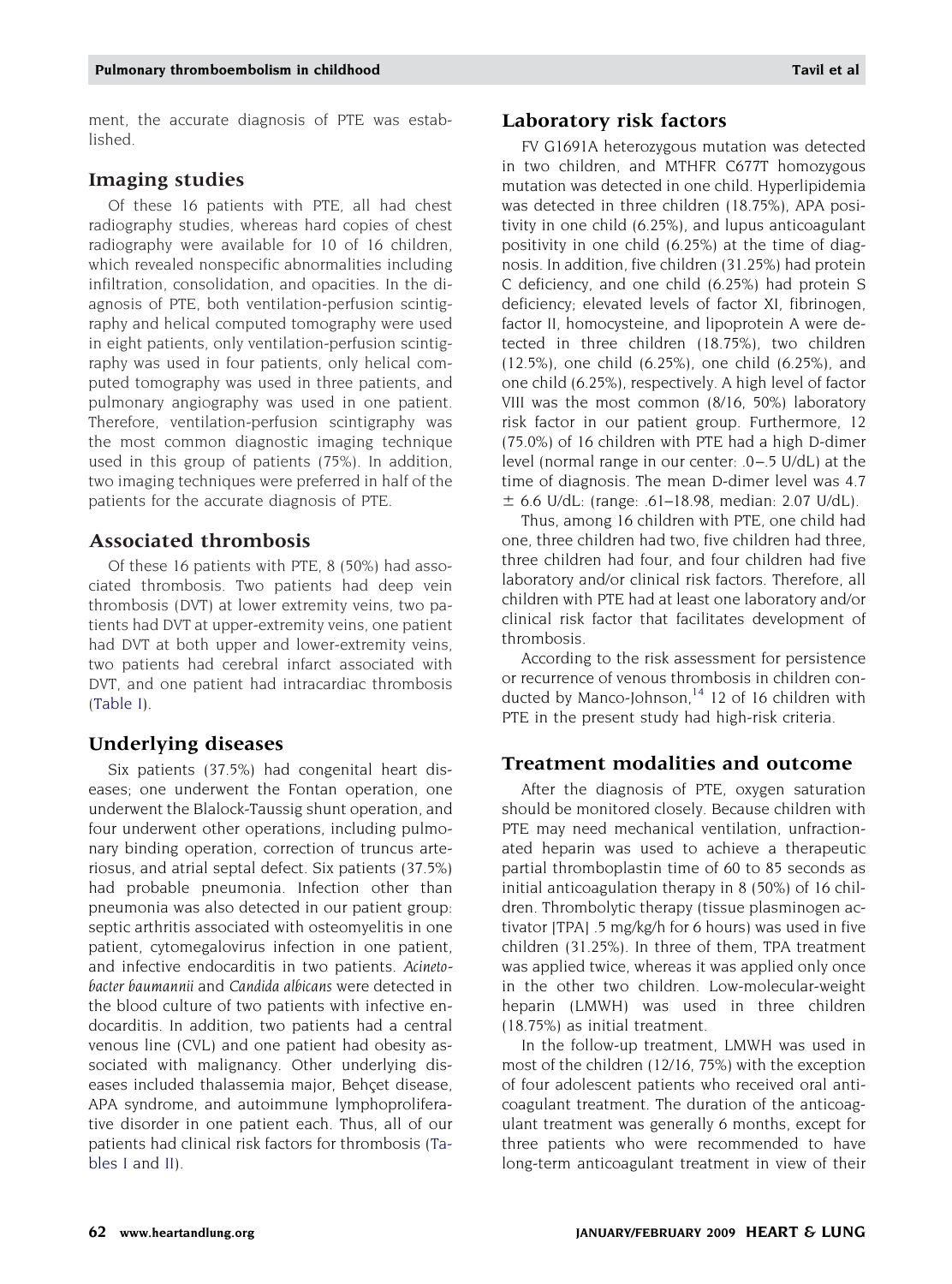recurrent thrombosis despite receiving anticoagulation therapy. Two of the patients with recurrent thrombosis had only DVT and not PTE recurrence, and they are doing well with oral anticoagulation therapy. However, the other patient had recurrent and multiple thrombosis, including PTE, cerebral infarct, renal vein thrombosis, and DVT at the right subclavian and internal jugular veins, and he did not recover completely with anticoagulant therapy; he died of multiple progressive thrombosis. Anticoagulant therapy was well tolerated; major bleeding related to anticoagulant therapy was not observed in our patients. During the follow-up, seven children had partial dissolution and nine children had complete dissolution of thrombosis. Two patients died: one as the result of infection (infective endocarditis) and one as the result of recurrent, multiple, and progressive thrombosis as described earlier. On the follow-up imaging studies, three of seven children who had partial dissolution of PTE had pulmonary hypertension as a sequela [\(Table I\)](#page-2-0).

#### **DISCUSSION**

The incidences of PTE have varied between 1.7% and 40% in selected pediatric patient populations with the diagnosis of nephrotic syndrome, burns, trauma, leukemia, bone marrow transplantation for leukemia, and heart transplantation for dilated car-diomyopathy and congenital heart disease.<sup>[15-20](#page-9-0)</sup> On the other hand, PTE has been diagnosed in 10% to 20% of children with venous thrombosis in pediatric studies[.10,21,22](#page-9-0) The present study was not performed in any selected pediatric population; instead, clinical characteristics, acquired and congenital risk factors, treatment strategies, and long-term outcome in pediatric PTE cases followed in our center were evaluated in this study. Of the total 470 pediatric patients with thrombosis referred to our center, 16 (3.4%) had PTE and 2 (.4%) with PTE were lost to follow-up.

PTE commonly occurs in association with DVT. Many PTE cases may be clinically silent or masked by associated symptoms related to underlying dis-eases.<sup>[1,23](#page-9-0)</sup> Therefore, all children with documented DVT, moreover any type of thrombosis at any organ, should also be evaluated for PTE. van Ommen et  $al^{10}$  $al^{10}$  $al^{10}$  reported 10 patients with PTE, and in their series, five cases (50%) were associated with DVT. In our series, 8 (50%) of 16 cases with PTE also had associated thrombosis. These two studies suggest that half of the patients with any type of thrombosis may be associated with PTE.

In children, idiopathic thrombosis occurs rarely, and most of the thrombotic episodes occur in association with underlying malignancy, congenital heart diseases, the presence of CVL and catheters, collagen tissue disorders, renal diseases, burn, dehydration, immobility, obesity, shock, sepsis, surgery, trauma, and vascular malformation.<sup>1,2,10</sup> In the present study, all children with PTE had at least one laboratory or clinical risk factor that facilitates development of thrombosis. Furthermore, 15 children (93.8%) had more than one prothrombotic risk factor in this study. Spontaneous PTE is rare, whereas laboratory and/or clinical risk factors for thrombosis increases the risk of PTE development in children.

In our patient group, 6 (37.5%) were initially diagnosed as having pneumonia for which they received broad-spectrum antibiotic treatment, but clinical improvement was not observed in these patients. Imaging studies performed later led to the accurate diagnosis of PTE. In case numbers 3, 4, 7, and 11 with PTE and pneumonia, associated thrombosis that may facilitate the development of PTE was also detected. In these cases, associated thrombosis and PTE may produce an image suggestive of pneumonia on chest radiograph. In case number 6, pneumonia may have resulted from cytomegalovirus infection, and in case number 10, atrial septal defect may have caused the development of pneumonia; pneumonia is a common infection in left-toright shunted congenital heart diseases. The mean age of all patients with PTE was  $10.28 \pm 6.83$  years (median: 10.5), whereas the mean age of the patients initially diagnosed with pneumonia was 5.25  $\pm$  4.29 years (median: 3.5), which was younger than that of all patients. The younger patients with PTE may not clearly state the chest pain, which may contribute to the initial misdiagnosis or delay in the accurate diagnosis of PTE. Therefore, especially in young children with pneumonia, PTE should be suspected and imaging studies should be performed when the respiratory symptoms of young children with pneumonia do not improve with antibiotic treatment.

In our series, 6 (37.5%) of 16 patients had congenital heart diseases; five patients (31.25%) underwent cardiac surgery, and one patient underwent the Fontan procedure. Children with congenital heart disease can develop thromboembolic complications as a result of altered hemodynamics, prosthetic materials, damaged blood vessels, use of CVLs, and catheterization. PTE is common after right-sided heart bypass surgery, especially the Fontan procedure.<sup>1,9</sup> Long-term clinical follow-up of patients with congenital heart disease should be per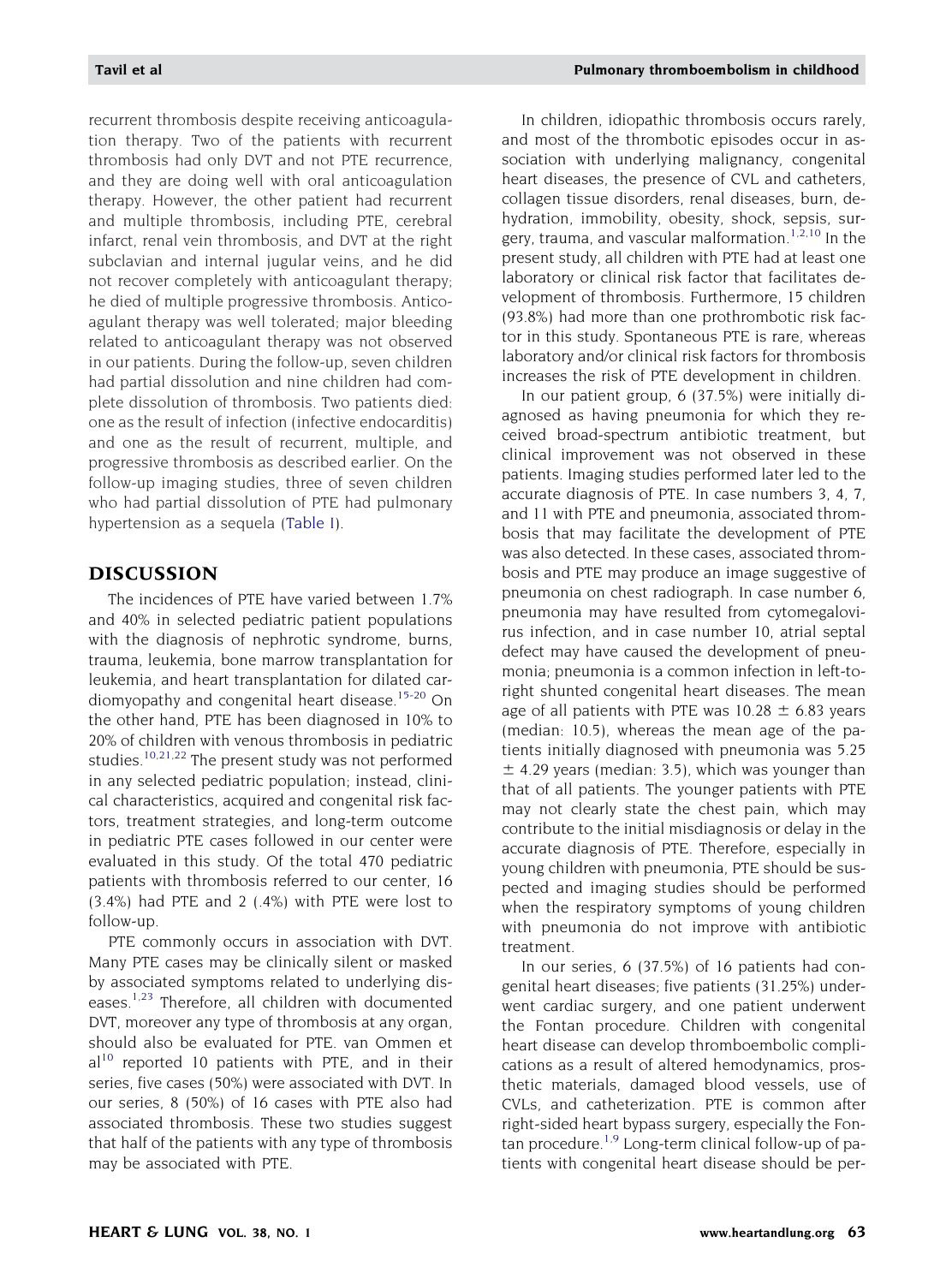formed with respect to the development of PTE and other thromboembolic complications, especially after cardiac surgery.

Although pediatric malignancy can also lead to the development of PTE, only one child had malignancy in our series. Frequent use of CVLs, coagulation abnormalities resulting from disease or cancer treatment, endothelial damage caused by chemotherapy, use of total parenteral nutrition, and underlying thrombophilia are factors that facilitate thromboembolic complications in malignancy. PTE can be seen in solid tumors and leukemias.<sup>[1,23](#page-9-0)</sup> It should be kept in mind that acute respiratory distress may be caused by infection, drug reaction, and PTE in a child with malignancy.

In our series, one patient (case 5) with beta thalassemia major who underwent splenectomy first had DVT at the right vena cava inferior, axillary, and subclavian veins, and he received unfractionated heparin treatment. He had cardiotoxicity and hepatotoxicity caused by the high levels of ferritin. Laboratory studies of the patient revealed that he had acquired protein C deficiency and high levels of fibrinogen and factor VIII levels. Therefore, he had high-risk criteria for recurrence and persistence of venous thrombosis.<sup>14</sup> In addition, ongoing hemolysis, recurrent infections, and postsplenectomy thrombocytosis in thalassemia major facilitate development of PTE.<sup>24</sup> After 3 months, he had a second attack of DVT at the same veins and developed PTE, despite receiving LMWH treatment. Supportive therapy for cardiac insufficiency and aggressive anticoagulation therapy (TPA twice, unfractionated heparin for 12 days, and long-term LMWH therapy) were applied, and complete recovery was achieved in this patient.

The patients were also evaluated according to the number of risk factors in each patient: The mean number of risk factors was 3.6 for completely recovered patients and 3.1 for partially recovered patients. Although the number of patients with PTE was limited in the present study, this finding suggests that the type of risk factor in each patient, rather than the number, is an important factor for recovery [\(Table II\)](#page-5-0). We observed that infection is a more common risk factor in completely recovered patients, whereas noncorrectable underlying disconditions, such as Behçet disease, aneurysm of the pulmonary artery, APA syndrome, Fontan operation, and craniopharyngioma, are among the risk factors in partially recovered patients. In completely recovered patients, three had received TPA and one had undergone thrombectomy for the treatment of PTE, and this may also affect the recovery of the patients

[\(Table II\)](#page-5-0). Because the numbers of completely and partially recovered patients were limited, no statistical comparison was performed. We suggest that further studies are necessary to confirm our observation obtained from this study.

The D-dimer test is commonly used in the initial clinical evaluation of PTE in adult patients because it has been reported that an elevated D-dimer test result is sensitive in 97.0% of cases and has a neg-ative predictive value of 99.6% in adult cases.<sup>[3](#page-9-0)</sup> However, the role of D-dimer in the diagnosis of pediatric PTE has not been studied in large series. Rajpurkar et al<sup>3</sup> reported that 4 (40%) of 10 children with PTE had a normal D-dimer level in their series; 12 (75%) of 16 children with documented PTE had a high D-dimer level at the time of diagnosis in our patient group. Still, we suggest that D-dimer can be used as a predictive marker for the diagnosis of pediatric PTE.

As is known, hereditary and acquired risk factors are important in the pathogenesis of PTE, as in the development of other thrombosis. Two children with PTE had FV G1691A heterozygous mutation, and one child had MTHFR C677T homozygous mutation in this group of patients. Elevated FVIII level is recognized as one of the high-risk criteria for the persistence or recurrence of venous thrombosis; 8 (50%) of 16 patients had high FVIII levels in this study.[14](#page-9-0) Another important point in the present study is that 12 patients (75%) with PTE had three or more risk factors for thrombosis. The patients with three or more risk factors can develop thrombosis easier than those with one to two risk factors.<sup>[14](#page-9-0)</sup> This study indicates that patients with high-risk criteria can develop PTE easier than those with standard or low-risk criteria. We suggest that thrombotic children with high-risk criteria should be closely followed for development of PTE.

In the diagnosis of PTE, ventilation-perfusion scintigraphy has been the usual initial diagnostic test in both children and adults for more than three decades. The application of the test is easy even in small children. In addition to ventilation-perfusion scintigraphy, helical computed tomography is becoming the preferred diagnostic imaging technique for pediatric PTE in many centers. It can visualize the emboli and be performed quickly even in criti-cally ill children.<sup>[3,25,26](#page-9-0)</sup> In our center, both imaging techniques have been used in the diagnosis of PTE.

#### **CONCLUSIONS**

When a child with thrombosis at any site of the body develops unexpected respiratory symptoms or